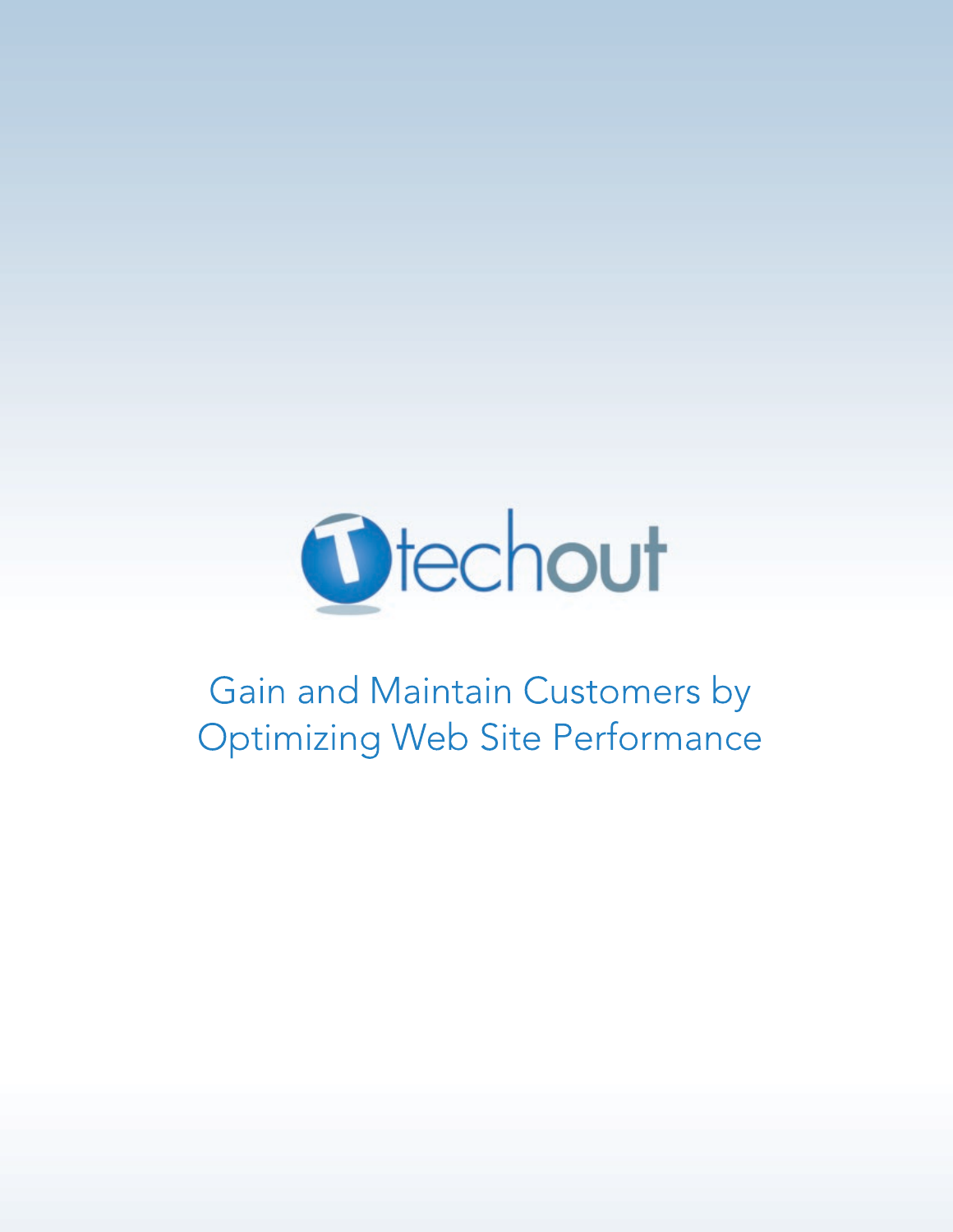

# Gain and Maintain Customers by Optimizing Web Site Performance

## **What to do if you are losing customers because your web site is slow.**

#### **Don't you hate slow web sites? So do customers.**

You may not make the connection at first. You know you have good products and marketing, but your sales have flattened or declined – and you cannot figure out why. You begin to suspect that your web site may be the problem, so you look at the metrics – and there it is – the ugly truth – a steady decline in page views, click-through rates and visitors spending less time on your site than they used to. These are the telltale signs that your web site response is too slow. This all-too-common problem is hurting your business as frustrated visitors abandon your site and run to the competition. Finally, there IS a solution. It has been called "web performance engineering" or "internet performance engineering". The terminology is not important – what IS important is that it can be the answer to your poor web site performance problem. A faster site means happier users and longer visits to your site.



#### **It happens to all of us at one time or another.**

You are cruising the net looking for information or to make a purchase and you visit a web site that just seems to take FOREVER to load. You may try a few times, but eventually you move on – most people have no patience for poorly designed sites with slow loading pages – and the problem is getting worse.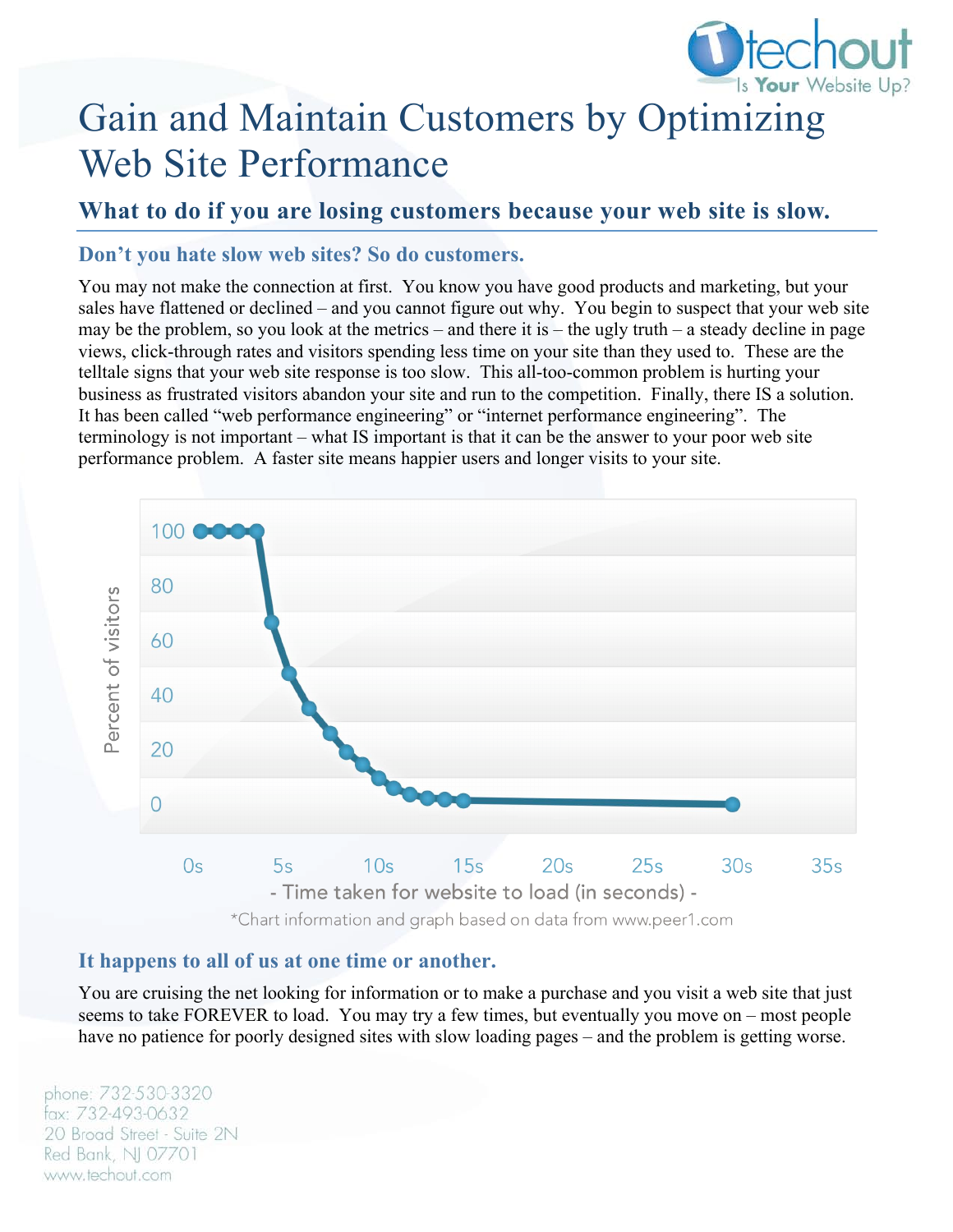

Ten years ago, Zona research established that one third of visitors are lost if a site takes more than eight seconds to download – today, the limit of our patience is closer to two seconds. Based on its research, JupiterResearch recommends that retailers make every effort to keep page rendering to four seconds at most.

The company with a slow load time lost a golden opportunity – and they probably were not even aware of it! The company accomplished the hard part – getting us to their site instead of the thousands of alternatives – but their own poor-performing web site has done them in.

### **Just how big is this iceberg?**

As it turns out, this situation is an enormous problem for businesses. The JupiterResearch study also revealed that consequences for an online retailer whose site underperforms include diminished goodwill, negative brand perception, and, most important, a significant loss in overall sales.

Other studies conducted over the years indicate that long download times have always been a major problem for web users. Participants in one study listed "it took too long to download web pages" as the **most widely cited problem with using the web** (cited by 69% of respondents). In fact, the situation is even worse for those accessing a site from mobile devices or remote areas.

Web loading times are even more crucial for e-commerce sites. Studies indicate that a delay of only microseconds can cause a significant loss of revenue. For example, tests at Amazon revealed that every 100 ms increase in load time for Amazon.com decreased sales by 1% (Kohavi and Longbotham 2007). Google discovered that a change in a 10-result page loading in 0.4 seconds to a 30-result page loading in 0.9 seconds decreased traffic and ad revenues by 20% (Linden 2006). In their study on the subject, JupiterResearch discovered that online shopper loyalty is contingent upon quick page loading, especially for high-spending shoppers – 55% of online shoppers who spend more than \$1,500 online per year insist on pages loading quickly.

 Finally, your placement in search engines is also affected by your site's performance – web sites with slow loading pages receive a lower ranking from major search engines like Google.

#### **Employees are people, too.**

It is not just your potential customers that are affected. Increasingly, companies are using their intranet to support sales organizations. Slow response means salespeople are prevented from quickly accessing the information and resources they need to properly perform their job. This may be a problem for your company, which results in the loss of sales.

#### **Where's the bottleneck?**

Although simple in appearance, a web session can be a complicated endeavor. When a web server receives a request and formulates the HTML, the content can be dynamically generated or statically generated. The HTML code starts to be processed and sent back to your browser. Your browser starts to interpret (parse) the HTML and it may hit an image tag that causes it to fire off a parallel thread for that object. Embedded within the HTML code are requests for images, java script files, cascading file sheets, etc. – and not just for the original request. As you conduct a normal web interaction, you might actually see 50-70 requests if you were to analyze and inspect traffic from the browser to the server.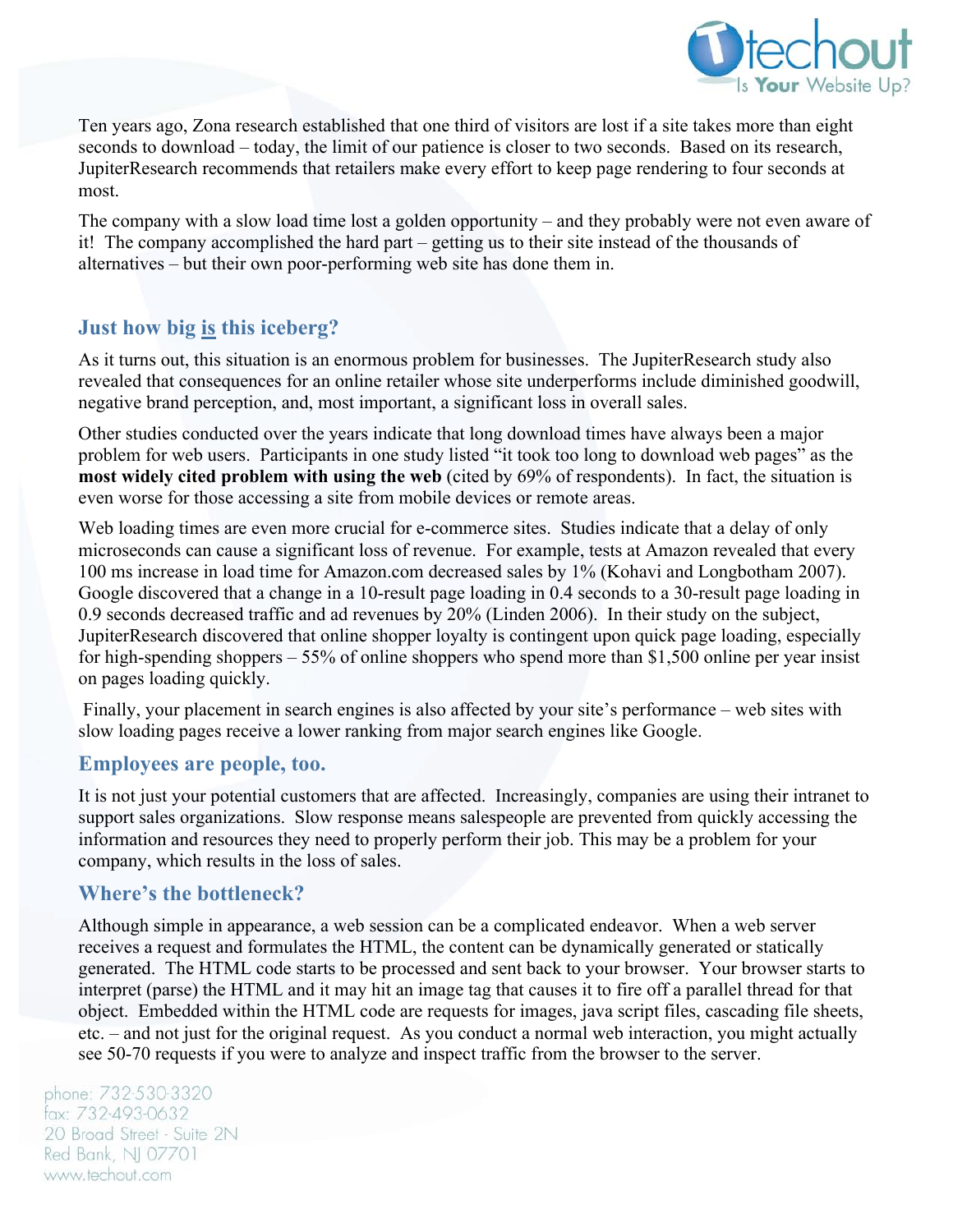

Clearly, there are lots of places where the process can be diverted or become bogged down. Sometimes the problem is caused by DB queries, long render time, or server load. In other cases, a large number of simultaneous visitors can be the culprit. Often, pages load slowly because of file size or latency. Unless the site was specifically designed for optimization, there is a good chance that numerous inefficient or unnecessary operations are being performed, each contributing to the problem. Consequently, the first step of internet performance engineering is to identify all potential causes of the bottleneck.

#### **Gimme three steps (or maybe four).**

**Investigation** - the first step of internet performance engineering is to thoroughly investigate the problem by performing a detailed analysis of the current web application design. Typically, this includes investigating several areas, i.e., the "front end" application UI page design and the middle tier and back end integration points (such as DB, Queuing, etc).

Also, part of the investigation is an in-depth analysis of internet-based delivery of static and dynamic content. This includes customer base, geographic locations, and delivery platforms.

The final part of this step is the generation of a report. The generation of report includes critical findings and information collected about each area where investigations were performed, such as network and internet delivery, front end application UI design, and back end application design. The report should also include any tests that were conducted.

Armed with this information, it is now possible to develop solutions targeted at the specific problem areas that have been identified.

**Optimize Your Applications** – the second step of the process is to optimize the performance of your applications, including application UI, and backend design. Recommendations are developed that address the effort, risk, and benefit associated with each. Recommendations must be based upon proven techniques guaranteed to reduce the number of browser-to-server round-trips, reduce the amount of data being transmitted, and reduce the time required to complete a round-trip. Finally, the recommendations must include strategic and tactical implementation plans, complete with specific milestones, deliverables, responsibilities, and deadlines.

**Improve Web Performance –** the third step of internet performance engineering is developing specific recommendations regarding design changes to accelerate web performance. The objectives of these recommendations should be to improve the delivery of dynamic and static content over the open internet to the end user, deliver content faster to bandwidth-challenged users (especially those located in remote geographic areas), and optimize content delivery for challenging platforms such as mobile web.

**Establish Performance Measurements – the fourth step is to establish the means whereby you can** measure the web site's performance improvement. This involves analyzing existing tools and techniques used to monitor and measure end-to-end performance. Then, recommend steps that the webmaster can take to ensure that they can quickly identify performance issues in the most common problem areas (e.g., Application UI (Ajax/Javascript), Application UI anatomy, End-to-End response time, web application and middle tier, Database, and Back end integration points.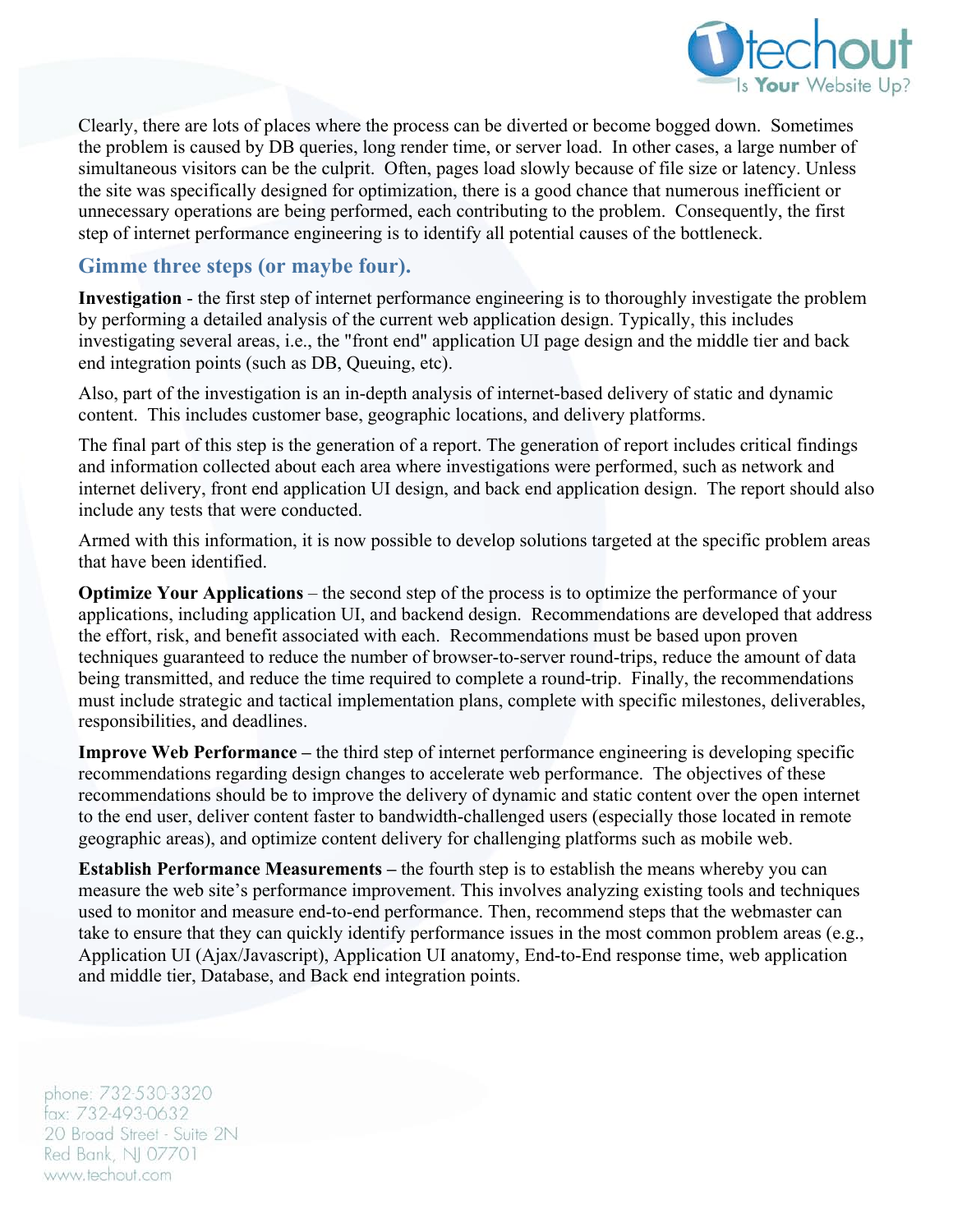

#### **When you come to a fork in the road, take it.**

You know you have a problem – you have seen the symptoms and heard the complaints. Clearly, something needs to be done – letting it continue is just bad business and not an option. The only choice is to do it yourself or hire an expert.

At first, you are tempted to go the DIY route – in fact, you may have already tried that – perhaps that is why you are reading this article. Unfortunately, there are downsides to the DIY approach. Do you really want to take time away from your primary responsibilities to take on another task in part-time mode? Can you possibly do it as well as people who have spent years focusing on just this problem and built a business around helping people like you? Can you match the techniques and tools they have developed and applied in dozens of situations just like yours? If you were on trial for a serious offense, would you defend yourself? If you answered "yes" to any of these questions, go back and read them again.

#### **Help me Rhonda.**

Okay, so the right answer is "No" – there is just too much at stake to leave it to amateurs like you. But where to turn? Here are the characteristics of the consultant you are looking for:

- Longevity look for a consultant who has been practicing in this industry for years (time will weed out the poor performers). Even though the internet is a relatively new technology, there are actually consultants that have been specializing in optimizing web sites for 15 years.
- Relevance there are thousands of web designers out there, but how many specialize in optimizing web performance? Only consider the ones who do and ignore the rest.
- References check out their client list. Did they have the same problem as you? Were they satisfied with the results?
- A well-honed approach someone with years of significant relevant experience has developed a well-defined process that they have honed to perfection for exactly this situation. They may have as many as 15 different tricks of the trade as part of their arsenal. Put that experience to work for you.
- The right metric the only metric that matters is "user response time". Make sure that they primarily focus on this metric. Beware of consultants who mistakenly focus on areas other than user response time.
- Committed results ask about how much improvement you can expect. By the way, it is not unheard of to get an upfront commitment of a 25% performance improvement in end user response time.

#### **The big payoff.**

Can this work for you? If you choose wisely, yes it can.

If you want to learn more about how Internet Performance Engineering can accelerate your website's performance for substantially improved customer experiences and increased conversion rates, visit http://www.techout.com or call 732-530-3320.